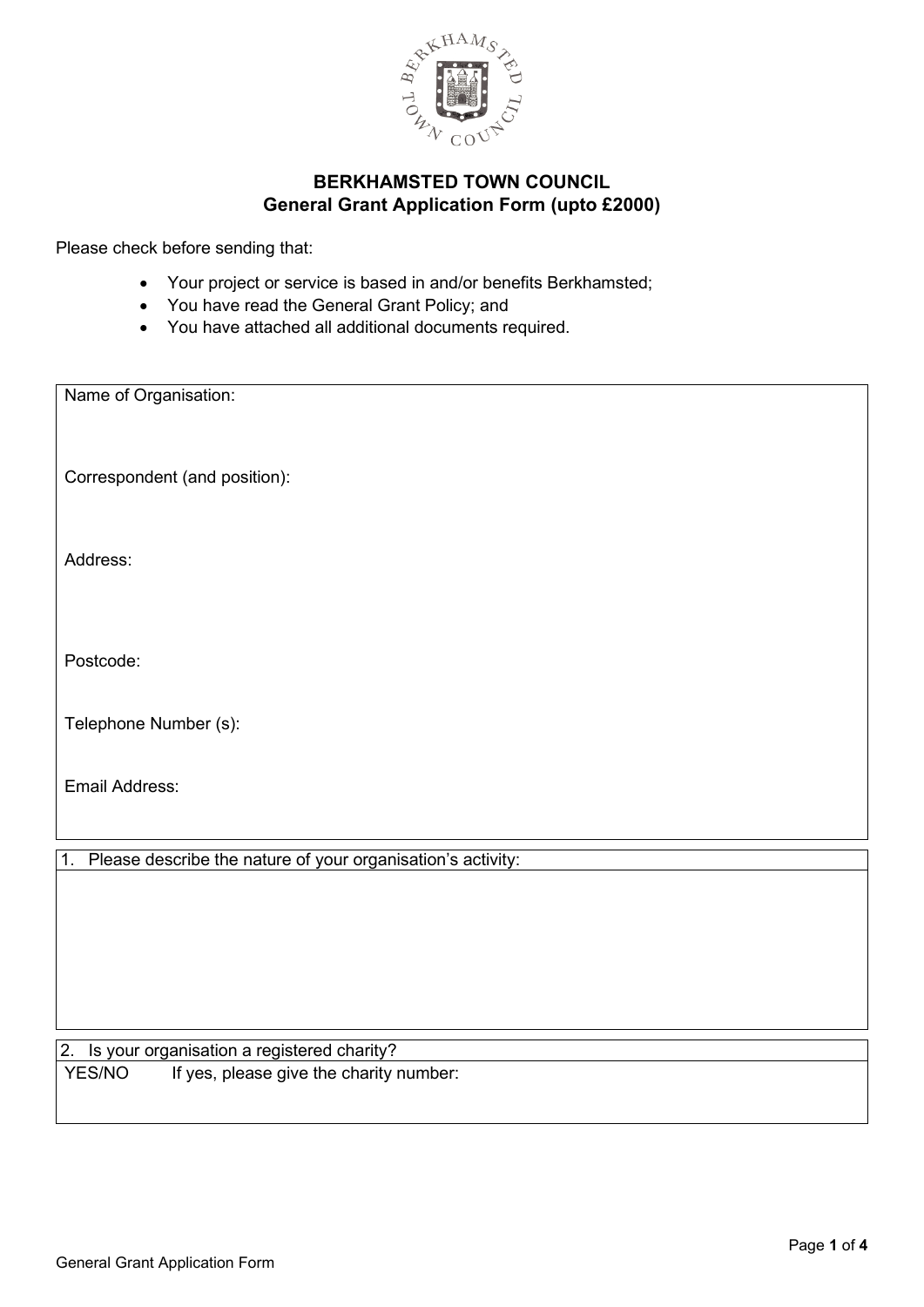

3. Is your organisation part of, or affiliated to, any national organisation? YES/NO If yes, please give details below:

4. What is the catchment area of your organisation?

5. Briefly describe the project or purpose for which you require a grant:

6. Please describe how the project will benefit the community or residents of Berkhamsted:

7. Is your organisation VAT registered? YES/NO If yes, please provide the VAT number below:

8. When do you intend to start the project?

9. When will the project be completed?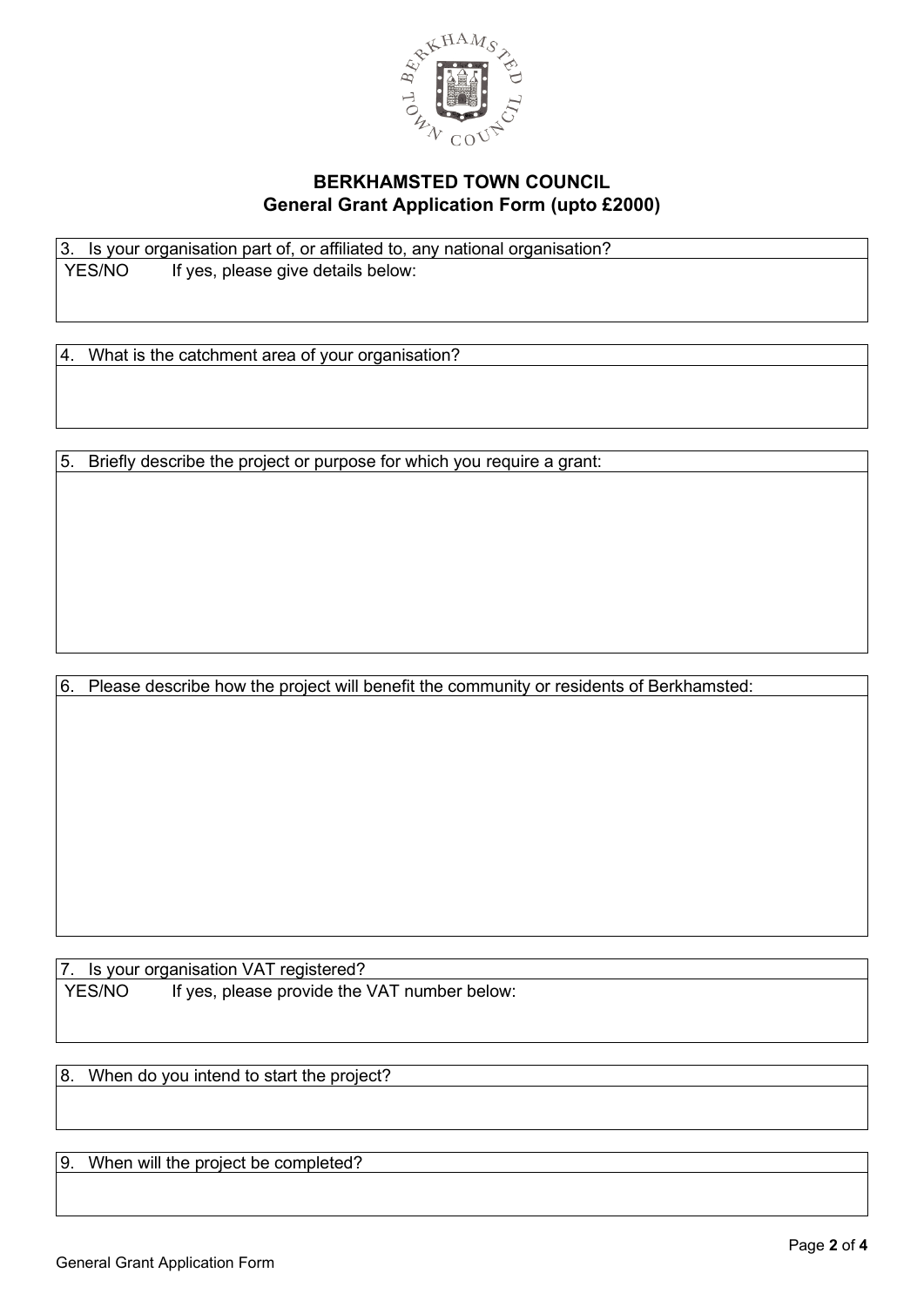

10. FINANCIAL ASSESSMENT 11a. Please provide a breakdown of the total cost of the project below:

VAT (if applicable):

Total estimated cost of project:

11b. Please detail how your organisation plans to fund the project below:

Funds immediately available from your organisation: £

Funds that you intend to raise yourself from events: £

Grants or loans applied for/confirmed from other organisations: £

Grant requested from Berkhamsted Town Council: £

Total funding of project: £

11. Please give details of any reserves or savings held by your organisation:

12. Who should the cheque be made payable to?

I declare that any grant made will be used solely for the purposes outlined in this application. I understand that Berkhamsted Town Council reserves the right to reclaim the grant in the event of it not being used for the purpose specified.

Name:

Signed:

Position:

Date: